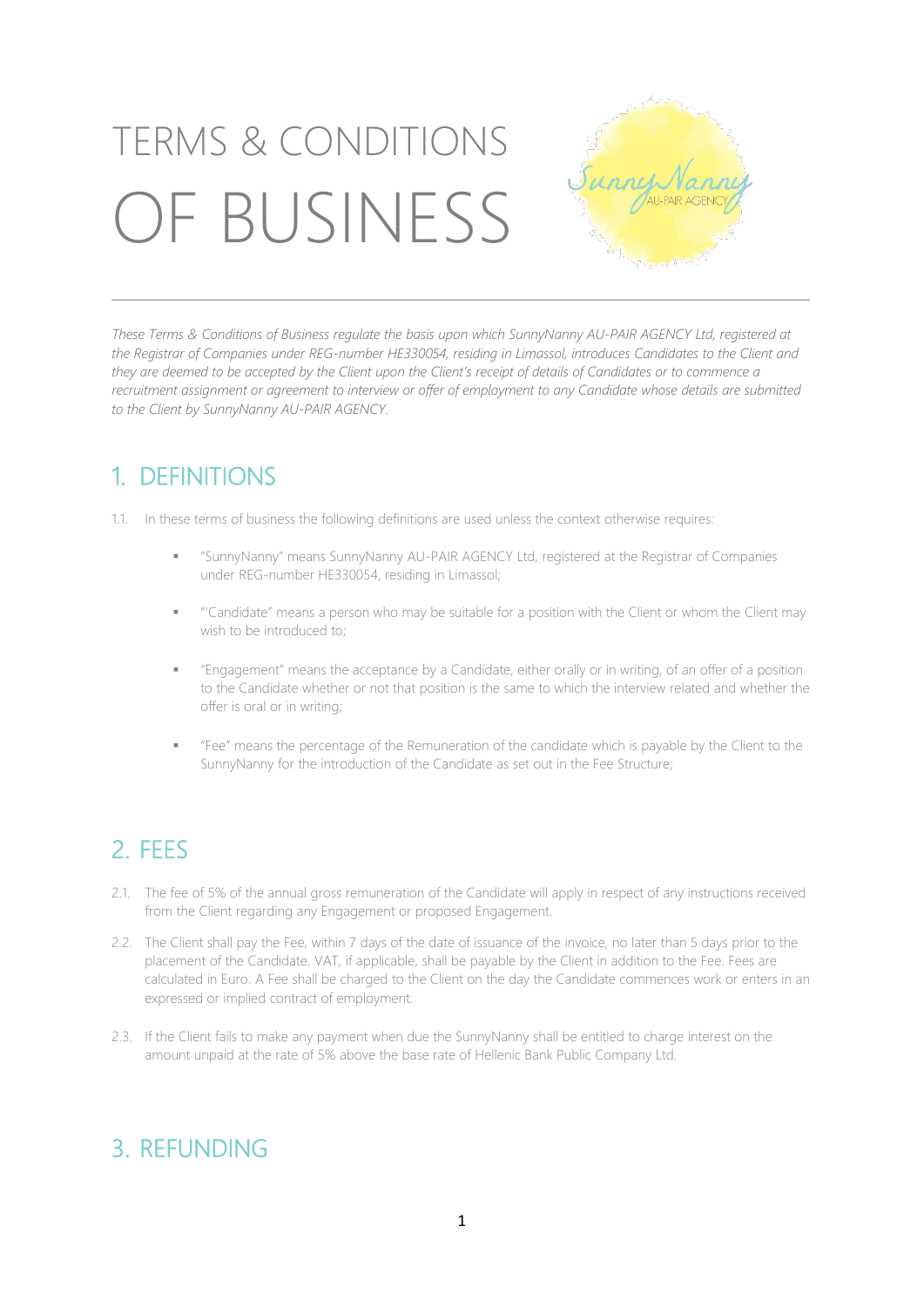- 3.1. If an Engagement is terminated by the client or candidate for whatever reason (other than redundancy or breach of Terms & Conditions) within the first 8 weeks after commencement of the assignment and providing the Fee has been paid (refer 2.1), then the SunnyNanny will provide a one-time free replacement candidate or will refund to the Client on the following basis:
	- Terminated 1 week 80% Refund
	- Terminated 2 weeks 60% Refund
	- Terminated 3 to 4 weeks 40% Refund
	- Terminated 5 to 8 weeks 20% Refund

#### 4. ACCEPTANCE OF TERMS

4.1. The Client is deemed to have agreed to and accepted these terms and conditions upon the arrangement of an interview with the Client or by the Client with a third party of any person referred by SunnyNanny to the Client the "Candidate" with a view to interview. The introduction fee as defined above will be charged whether or not the Client knew of the Candidate previously subject to client specifically asking SunnyNanny for details of a candidate or to arrange an interview with a candidate.

#### 5. CONFIDENTIALITY

5.1. The introduction of a Candidate or the provision of a Candidate's details is done on a strictly confidential basis and is conditional upon the Client agreeing not to disclose any information about a Candidate to any other person, firm or Company without SunnyNanny's prior written consent. During the course of the piece of recruitment and thereafter both the Client and SunnyNanny undertake that any propriety, commercially sensitive and confidential information, pertaining to the other Party, may not be imparted in any way to any third parties.

#### 6. MISCELLANEOUS PROVISIONS

- 6.1. These Terms & Conditions of Business are the complete and the only Terms & Conditions of Business between parties and supersede any previous Terms & Conditions of Business issued by SunnyNanny. No variations to the Terms & Conditions of Business shall be effected unless confirmed in writing and signed by a Director of the SunnyNanny.
- 6.2. The Client shall be solely responsible for satisfying itself as to the proficiency and integrity of a Candidate and shall be responsible for taking up any references (including the confirmation of any professional or academic qualifications) and for arranging all medical and other examinations of, either express or implied, on the introduction of any Candidate to the Client. The SunnyNanny will accept no liability for any loss, costs, expenses, damages or delay howsoever occasioned which the client, its servants, agents, clients or others may suffer or become liable for arising out of or in connection with the introduction to or employment by the Client of any Candidate.
- 6.3. In the event that a Candidate, introduced by the SunnyNanny, is rejected by the Client or rejects the Client's offer of employment and is subsequently employed by the Client, in any capacity, within 12 months of the original introduction then such engagement shall be an Engagement within the terms hereof and the Fee shall be payable by the client in accordance with these Terms & Conditions of Business.
- 6.4. The Client shall notify the SunnyNanny immediately after its offer of Engagement to the Candidate has been verbally accepted and shall provide details of the full remuneration package to the SunnyNanny within one working day. In the event that a client effects an introduction of any Candidate originally introduced to it by the